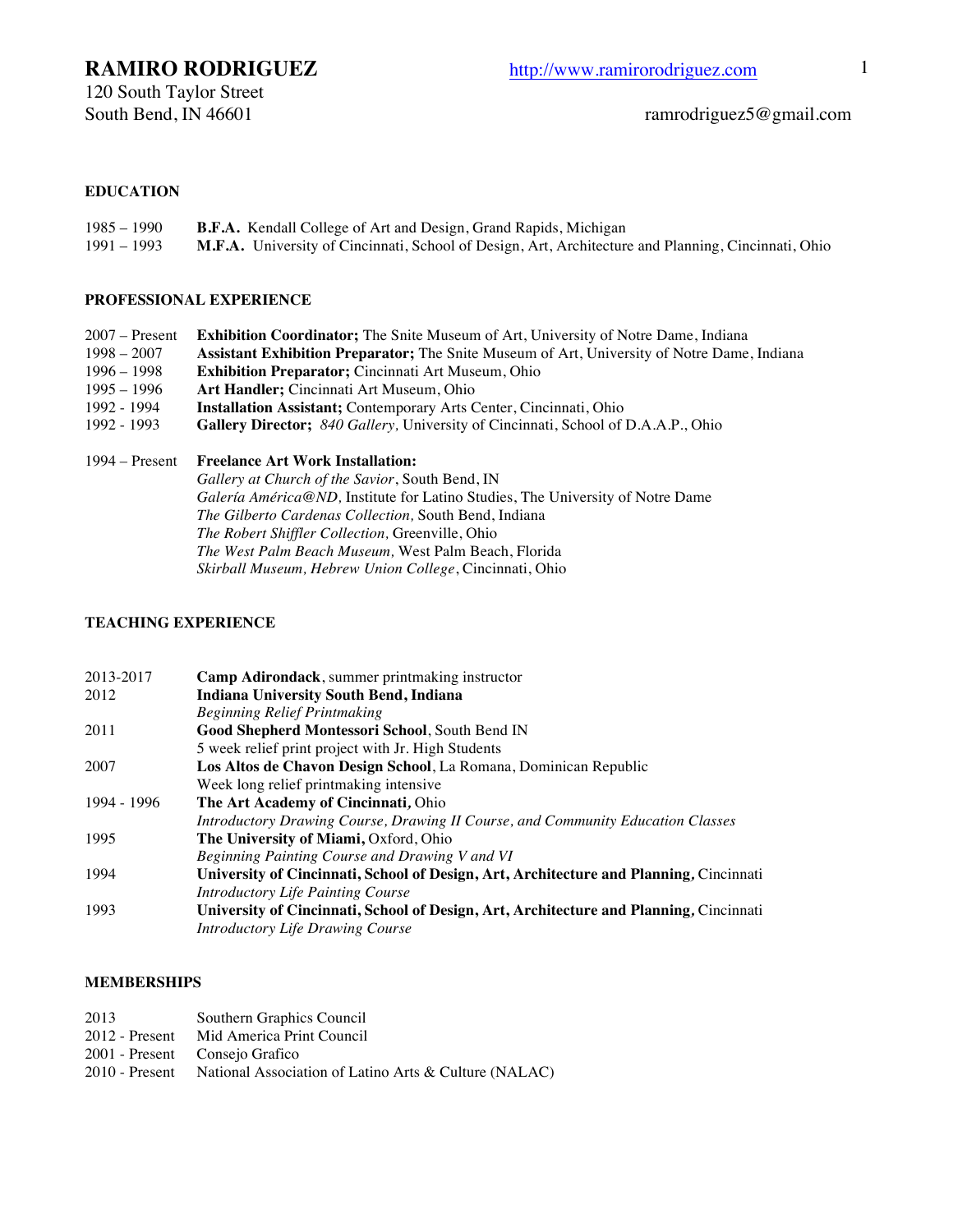120 South Taylor Street

### South Bend, IN 46601 ramrodriguez5@gmail.com

### **COLLECTIONS**

**Various private collections around the world including:**

Palmer Museum of Art, Penn State University, PA South Bend Museum of Art, South Bend, IN Pinacotheca of Araraquara, Brazil Snite Museum of Art, University of Notre Dame, Indiana Ft. Wayne Museum of Art, Ft. Wayne, Indiana Mexic-Arte Museum, Austin, Texas Art Museum of South Texas, Corpus Christi, Texas Institute for Latino Studies, University of Notre Dame, Notre Dame, Indiana Goshen College, Goshen, Indiana Gilberto Cardenas private collection Maynard James Keenan private collection Cheech Marin private collection

### **AWARDS**

- 2012 **Juror's Award**, 23<sup>rd</sup> Annual Art & Social Justice, Colfax Cultural Center, South Bend, Indiana
- 2011 **1st Prize**, 22nd Annual Art & Social Justice, Colfax Cultural Center, South Bend, Indiana
- 2007 **Award**, Artlink 27<sup>th</sup> Annual National Print Exhibition, Fort Wayne, IN
- 2006 **Award**, 17<sup>th</sup> Annual Art & Social Justice, Colfax Cultural Center, South Bend, Indiana
- **Award**, 62nd Annual Wabash Valley Juried Exhibition, Swope Art Museum, Terre Haute, Indiana
- 2000 **Juror's Award**, Juror: Donald Kuspit, Professor of Art History and Philosophy, State University of New York at Stony Brook, 12 Annual National Competition, Truman State University, Kirksville, Missouri
- 1994 **Merit Award**, Juror: Holliday T. Day, Curator of Contemporary Arts, Indianapolis Museum of Art 51st Annual Exhibition Salon Show, Northern Indiana Arts Association; Center for Visual and Performing Arts, Munster, Indiana
- 1990 **Arts Council Award** Festival 1990, 21st Annual Visual Arts Competition, Grand Rapids Art Museum, Michigan **Perception Gallery Award** Festival 1990, 21st Annual Visual Arts Competition, Grand Rapids Art Museum, MI **Second Prize** Second Annual Juried Student Competition, Kendall College of Art and Design; Grand Rapids, MI
- 1989 **Juror's Award** Tenth Michigan Artists Competition, Battle Creek Art Center; Battle Creek, Michigan
- 1988 **First Prize** First Annual Juried Student Competition, Kendall College of Art and Design, Grand Rapids, Michigan

### **SOLO EXHIBITIONS**

- 2017 Sabidurias Populares/Popular Wisdoms, Notre Dame Center for Arts and Culture, South Bend, IN
- 2016 Ramiro Rodriguez, Notre Dame Center for Arts & Culture, South Bend, IN
- 2012 Caritas: The Immigrant, the Word and Life; Art @ the Y, University YMCA, Champaign, IL<br>2011 Ramiro Rodriguez Prints, SBCRC, South Bend, IN
- Ramiro Rodriguez Prints, SBCRC, South Bend, IN
- 2009 Materia Prima, Crossroads Gallery, South Bend, IN Oscura, South Bend Civic Theater Community Gallery, South Bend, IN Forma, Good Library Gallery, Goshen College, Goshen, IN Cuentos y Memoria, Metropolitan Community College, Omaha, Nebraska
- 2008 Herencia, Latino Arts Inc., Milwaukee, Wisconsin
- 2007 Cuentos y Memoria, Snite Museum of Art, University of Notre Dame, IN
- 2000 Ramiro Rodriguez, Galería América @ ND, The University of Notre Dame, Indiana
- 1999 Crossings, South Bend Regional Museum of Art, South Bend, Indiana Ramiro Rodriguez, IUSB Library, Indiana University – South Bend, Indiana
- 1996 Penumbra, The Gallery at Wellage and Buxton, Cincinnati, Ohio
- 1995 Canto Hondo, Thomas More Gallery, Thomas More College, Crestview, Kentucky
- 1994 Shadows and Reflections, Newaygo County Council for the Arts; Fremont, Michigan
- 1993 Pneuma, University of Michigan Flint Campus, Flint, Michigan
- Aqua Sicca, Carnegie Arts Center, Duveneck Gallery, Covington, Kentucky
- 1991 Myth, Metaphor, and Ritual, Shibui Gallery, Grand Rapids, Michigan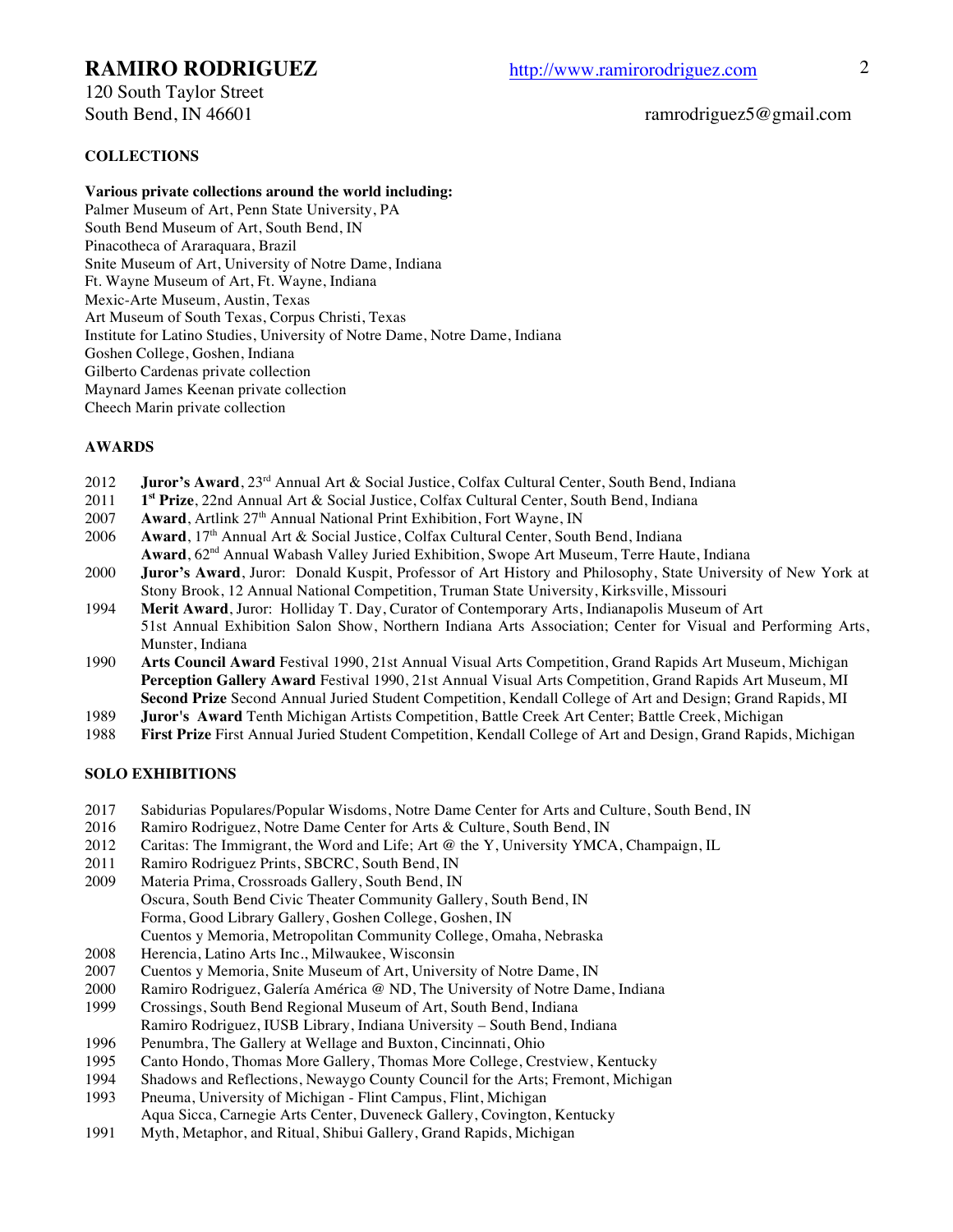120 South Taylor Street<br>South Bend, IN 46601

# ramrodriguez5@gmail.com

## **GROUP EXHIBITIONS**

| 2017 | Round 'Em Up: Laurie Rousseau & Ramiro Rodriguez, LangLab Gallery, South Bend, IN<br>Impressed - Destructive Beauty, Art Gym, Denver, CO |
|------|------------------------------------------------------------------------------------------------------------------------------------------|
|      |                                                                                                                                          |
| 2016 | Farm to Table - Ramiro Rodriguez & Laurie Rousseau, Penn Harris Madison School Gallery, Granger, IN                                      |
|      | Juried Exhibition, Mid West Museum of Art, Elkhart, IN                                                                                   |
|      | MAPC Juried Members Exhibition, Carnegie Center for Art and History, New Albany, IN                                                      |
|      | Works from Consejo Grafico, The Printmaking Center of New Jersey, Branchburg, NJ                                                         |
| 2015 | The Boston Printmakers 2015 North American Print Biennial, Boston, MA Juror: Willie Cole                                                 |
|      | Talleres de la Frontera, Taller Borricua, New York, NY                                                                                   |
|      | South Bend Selfie, South Bend Museum of Art, South Bend, IN                                                                              |
|      | Graphicanos: Contemporary Latino Prints from the Serie Project, Krasl Arts Center, St. Joseph, MI                                        |
|      | National Center for Farmworker Health Commemorative Art Series, Texas A&M University-Kingsville                                          |
|      | Contemporary Prints, New Bohemian Gallery, Brainerd, MN                                                                                  |
|      | Impressed, Art Gym, Denver, CO                                                                                                           |
|      | The Atlanta Printmakers Studio Print Biennial, Kai Lin Art, Atlanta, GA                                                                  |
|      | The First 40, Langlab Gallery, South Bend, IN                                                                                            |
|      | Power of the Press, Coburn Gallery @Ashland University, Ashland, OH                                                                      |
| 2014 | El Gran Mexico, El Colegio de la Frontera Norte, Tijuana, MX                                                                             |
|      | 3rd Annual International Print Biennale "Livio Abramo", Araquara, Brazil                                                                 |
|      | Rust City print exchange, Detroit, MI                                                                                                    |
|      | Translations: Prints by Consejo Grafico, IUSB, South Bend, IN                                                                            |
|      | Mid America Print Council's Members Exhibition, Wayne State University Gallery, MI                                                       |
|      | Mid America Print Council's Members Exhibition, South Bend Museum of Art, South Bend, IN                                                 |
|      | Open Water, Lyric Center for the Arts, Virginia, MN                                                                                      |
|      | Indefinite Spaces, Crossroads Gallery, NDCAC, South Bend, IN                                                                             |
|      | IMPRINT, Manifest Gallery, Cincinnati, OH                                                                                                |
|      | Local Perspectives: Art in the South Bend Area (1850-2000), Art Gallery @ IUSB, South Bend, IN                                           |
|      | 34th Annual National Print Exhibition, Artlink, Ft. Wayne, IN                                                                            |
|      | INMigration: Beyond Borders, A Visual Journey, Crossroads Gallery, NDCAC, South Bend, IN                                                 |
| 2013 | Posada Presente, Gabinete Grafico, Oaxaca, MX                                                                                            |
|      | Dia de los Muertos and El Carrito Grafico, Hudson River Museum, Yonkers, NY                                                              |
|      | Cuentos y Memoria, Ft. Wayne Museum of Art, Ft. Wayne, IN                                                                                |
|      | Calaca III, Odd One Out, Hong Kong                                                                                                       |
|      | Eugenius Gallery, Windsor, VIC                                                                                                           |
|      | Auction Atelier Art Gallery, Austin, TX                                                                                                  |
| 2012 | Calaca II, Atelier International Gallery, Corpus Christi, TX                                                                             |
|      | Museo Antiguo Convento de San Francisco, Granada, Nicaragua                                                                              |
|      | Fat Village Gallery, Ft. Lauderdale, FL                                                                                                  |
|      | Consejo Grafico A Precion/Under Pressure, Taller Boricua Gallery, Julian de Burgos Latino Cultural Center, NY                            |
| 2011 | Calaca Press International Print Exchange, Art House Studios, McAllen, TX                                                                |
|      | 22nd Annual Art & Social Justice, Colfax Cultural Center, South Bend, Indiana                                                            |
|      | Creando Fuerza portfolio by Consejo Grafico, Oak Park, IL                                                                                |
|      | Consejo Grafico, Guerrilla Galeria, South Bend, IN                                                                                       |
|      | Borrando la Raya/Erasing the Line, El Nopal Gallery, Los Angeles, CA                                                                     |
| 2009 | Opposites Attract: Essential Black and White, RJ Clark Studio/Gallery, New Carlisle, IN                                                  |
|      | Off the Press-Contemporary Printmaking, The New Galleries on Lincoln Way West, South Bend, IN                                            |
| 2008 | The Dream, Goshen College, Goshen, IN                                                                                                    |
|      | Creando Fuerza portfolio by Consejo Grafico, Taller Boricua, New York City, NY                                                           |
|      | Annual African American Arts Association Invitational, Colfax Cultural Center, South Bend, Indiana                                       |
| 2007 | Artlink 27 <sup>th</sup> Annual National Print Exhibition, Fort Wayne, IN                                                                |
|      | Creando Fuerza, Galería América @ ND, The University of Notre Dame, Indiana                                                              |
|      | African American Arts Association Invitaional, The Jerome J. Crowley Community Gallery, South Bend Regional                              |
|      | Museum of Art, South Bend, Indiana                                                                                                       |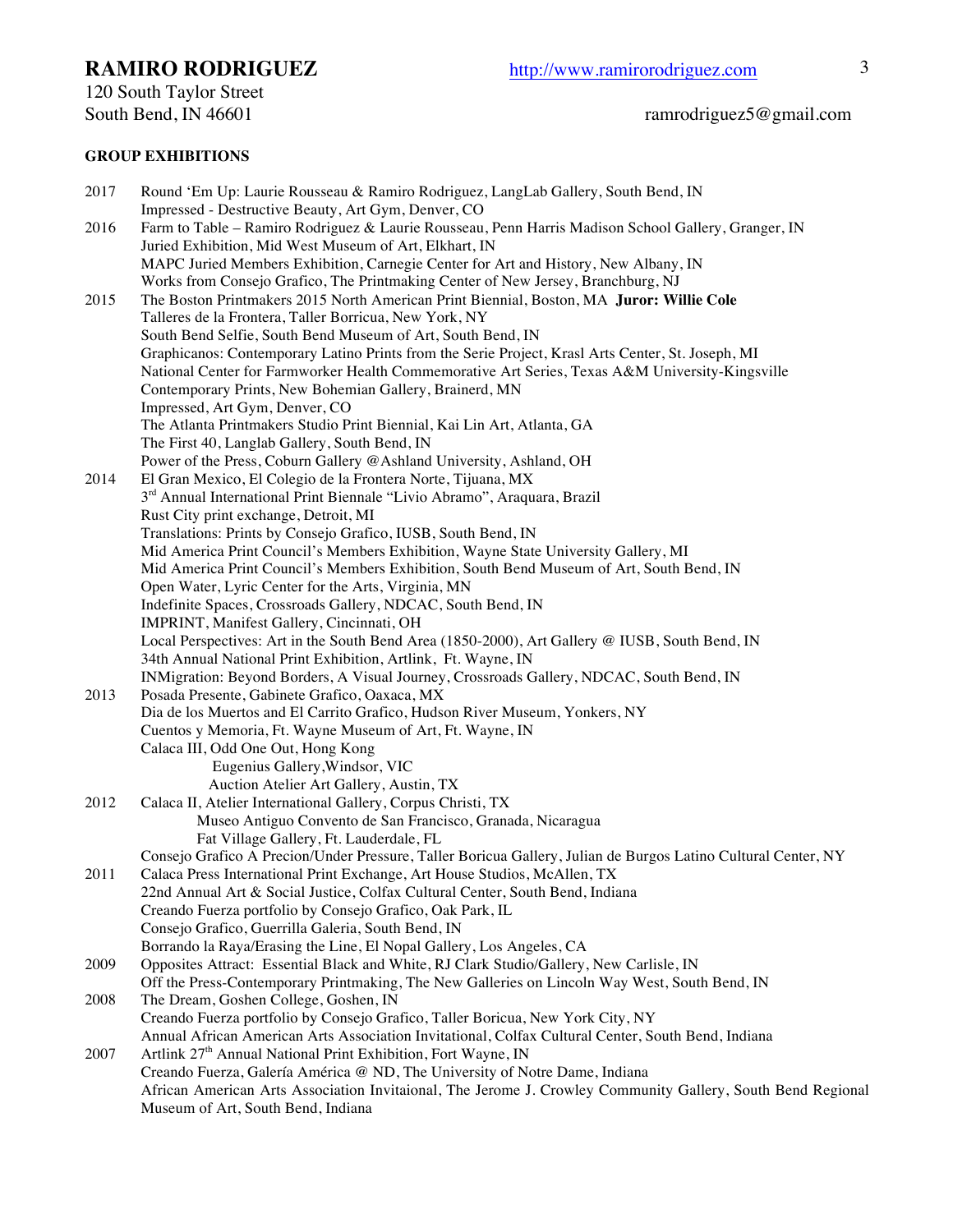120 South Taylor Street<br>South Bend, IN 46601

### **GROUP EXHIBITIONS (cont.)**

| 2006 | Rockford Midwestern, Rockford Art Museum, Rockford, Illinois                                                   |
|------|----------------------------------------------------------------------------------------------------------------|
|      | 62 <sup>nd</sup> Annual Wabash Valley Juried Exhibition, Swope Art Museum, Terre Haute, Indiana                |
|      | 1st Annual African American Arts Association Invitational, Colfax Cultural Center, South Bend, Indiana         |
|      | 17 <sup>th</sup> Annual Art & Social Justice, Colfax Cultural Center, South Bend, Indiana                      |
|      | Nuestra Cultura Artistica, Lubeznick Center for the Arts, Michigan City, IN                                    |
| 2005 | Ramiro Rodriguez & Laurie Rousseau, Moreau Gallery, St. Mary's College, Notre Dame, Indiana                    |
|      | Center for Mexican American Studies, Utah                                                                      |
| 2004 | Water World, South Bend Regional Art Museum, South Bend, Indiana                                               |
|      | Latino Cultural Center, Dallas, Texas                                                                          |
|      | Julia C. Butridge Gallery at Dougherty Arts Center, Austin, Texas                                              |
| 2003 | Bringing Light Into Darkness, SomArts Cultural Center, San Francisco, California                               |
|      | 23 <sup>rd</sup> Annual National Print Exhibition at Artlink, Fort Wayne, Indiana                              |
| 2000 | 12 Annual National Competition, Truman State University, Kirksville, Missouri                                  |
| 1999 | With Many Voices - A Celebration of Cultural Diversity, Second and Fourth Presbyterian Churches, Chicago,      |
|      | Illinois                                                                                                       |
| 1998 | Big Empty Space, Los Angeles, California                                                                       |
|      | 20th Annual Juried Regional Exhibition, Midwest Museum of American Art, Elkhart, Indiana                       |
| 1994 | 51st Annual Exhibition Salon Show, Northern Indiana Arts Association; Center for Visual and Performing Arts,   |
|      | Munster, Indiana                                                                                               |
|      | One More Than Two, Mike Barron, Jill Comer, Ramiro Rodriguez, Semantics Gallery; Cincinnati, Ohio              |
|      | Cincinnati Mythology Mural Project, Collaboration with Francisco Alvarado-Juarez and City Council for Youth    |
|      | Teens, Contemporary Arts Center; Cincinnati, Ohio                                                              |
|      | Alex's Cookies, Semantics Gallery; Cincinnati, Ohio                                                            |
| 1993 | Joe Parson, Tina Pender, Ramiro Rodriguez, Tangeman Gallery, University of Cincinnati, Ohio                    |
| 1992 | East to West, Perception Gallery; Grand Rapids, Michigan                                                       |
|      | Bodies of Evidence, In Situ Gallery; Cincinnati, Ohio                                                          |
|      | Mugwampy, Machine Shop Gallery, Cincinnati, Ohio                                                               |
|      | Print Exhibition, 840 Gallery, Cincinnati, Ohio                                                                |
| 1991 | Michigan Fine Arts Competition, Birmingham Bloomfield Art Association; Birmingham, MI                          |
|      | Celebration of Religious Arts, 19th Annual Juried Competition, First United Methodist Church; Grand Rapids, MI |
| 1990 | Invitational Doll Exhibition, Urban Institute for Contemporary Arts; Grand Rapids, Michigan                    |

Art and Design, Perception Gallery; Grand Rapids, Michigan

Festival 1990, 21st Annual Visual Arts Competition, Grand Rapids Art Museum, Michigan